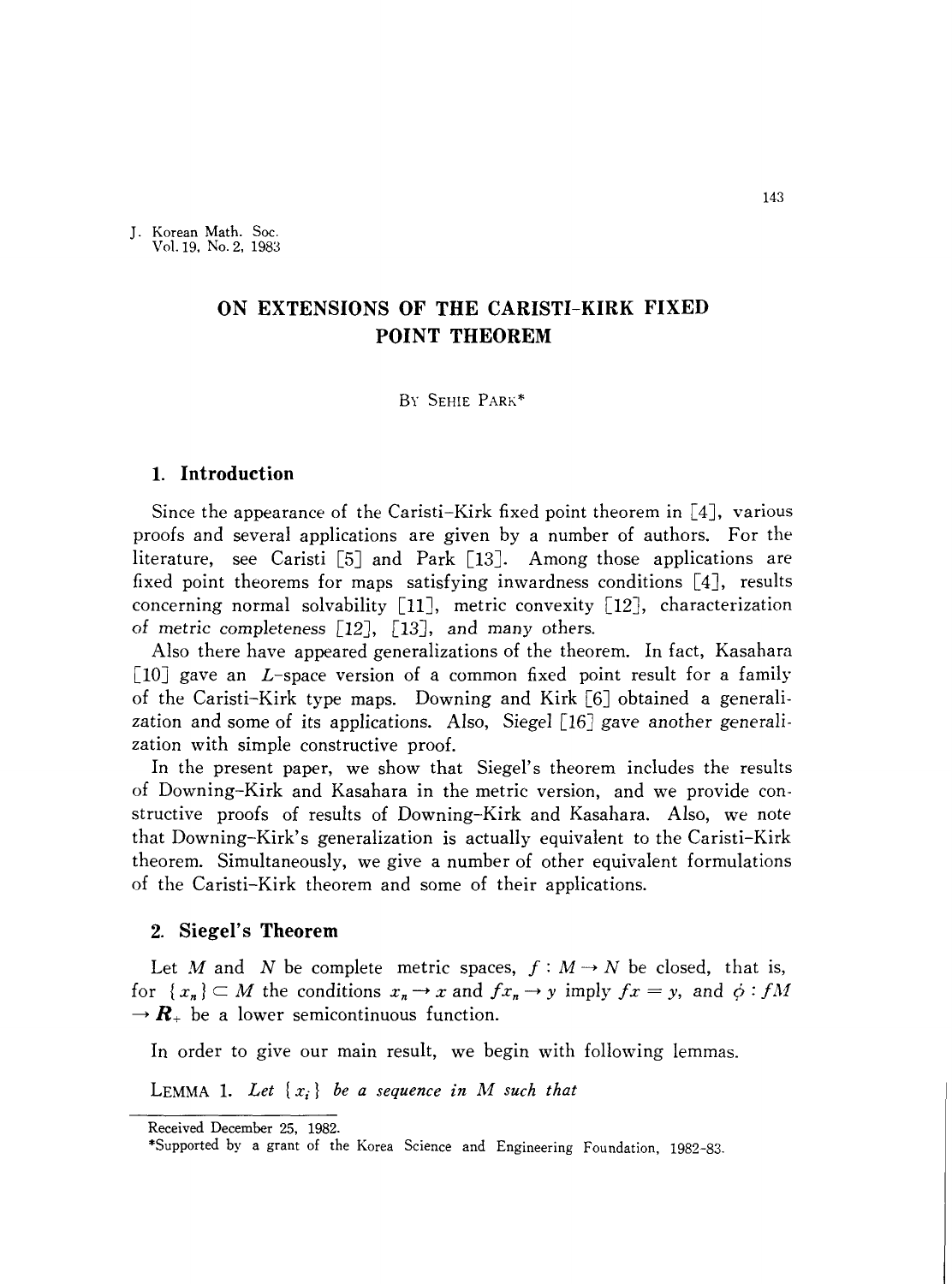$\max \{d(x_i, x_{i+1}), d(fx_i, fx_{i+1})\} \leq \phi(fx_i) - \phi(fx_{i+1})$ for each i, then  $\lim_{i\to\infty} x_i = \bar{x}$  exists and  $\max\{d(x_i, \bar{x}), d(fx_i, f\bar{x})\} \leq \phi(fx_i) - \phi(f\bar{x})$ 

for each *i*.

*Proof.* Since  $\{\phi(fx_i)\}\$ is decreasing to some  $r \geq 0$  and  $\max\{d(x_i, x_i), d(fx_i, fx_i)\}\leq \phi(fx_i)-\phi(fx_i)$ 

for  $i \leq j$ ,  $\{x_i\}$  and  $\{fx_i\}$  are Cauchy sequences in M and N, respectively. Since M and N are complete and f is closed, there exists  $\bar{x} \in M$  such that  $x_i \rightarrow \bar{x}$  and  $fx_i \rightarrow f\bar{x}$ . On the other hand, we have  $\max\{d(x_i, \bar{x}), d(fx, f\bar{x})\} = \max\{\lim_{j\to\infty}d(x_i, x_j), \lim_{j\to\infty}d(fx_i, f_{x_j})\}$  $\leq \phi(fx_i) - \lim_{i \to \infty} \phi(fx_i)$ 

 $\leq \phi(fx_i) - \phi(f\bar{x})$ 

from the lower semicontinuity of  $\phi$ .

Let  $h_i: M \to M$ ,  $1 \leq i \leq \infty$ . The countable composition of  $\{h_i\}$  is defined by

$$
\prod_{i=1}^{\infty} h_i(x) = \lim_{i \to \infty} h_i h_{i-1} \cdots h_1(x)
$$

if the limit exists for each  $x \in M$ .

Let  $\mathcal{X}^*$  denote the set of all  $h : M \to M$  satisfying the condition  $\max\{d(x, hx), d(fx, fhx)\}\leq \phi(fx)-\phi(fhx)$ 

for each  $x \in M$ .

LEMMA 2.  $\mathcal{H}^*$  is closed under countable composition.

*Proof.* For any  $h_1$ ,  $h_2 \in \mathbb{R}^*$ ,  $\max\{d(x, h_2h_1x), d(fx, fh_2h_1x)\}\$  $\leq$ max $\{d(x, h_1x), d(fx, fh_1x)\}$  + max $\{d(h_1x, h_2h_1x), d(fh_1x, fh_2h_1x)\}$  $\leq \{\phi(fx)-\phi(fh_1x)\}+\{\phi(fh_1x)-\phi(fh_2h_1x)\}=\phi(fx)-\phi(fh_2h_1x)$ shows that  $\mathcal{K}^*$  is closed under composition. By putting  $x_i = h_i h_{i-1} \cdots h_1(x)$ for each  $x \in X$  from Lemma 1, we have the conclusion.

For any  $A \subset M$ , let  $r(A) = \text{glb}_{x \in A} \{ \phi(fx) \}.$  Then  $B \subset A$  implies  $r(B) \ge r(A)$ . For any  $\mathcal{X} \subset \mathcal{X}^*$ , let  $\mathcal{X}(x) = \{ hx \mid h \in \mathcal{X} \}.$ 

LEMMA 3. diam  $\mathcal{H}(x) \leq 2\lceil \phi(fx) - r(\mathcal{H}(x)) \rceil$ ,

*Proof.* For any  $h_1$ ,  $h_2 \in \mathcal{H}$ , we have

$$
d(h_1x, h_2x) \leq d(x, h_1x) + d(x, h_2x)
$$
  
\n
$$
\leq \phi(fx) - \phi(fh_1x) + \phi(fx) - \phi(fh_2x)
$$
  
\n
$$
\leq 2[\phi(fx) - r(\mathcal{X}(x))].
$$

The following is our version of Siegel's theorem.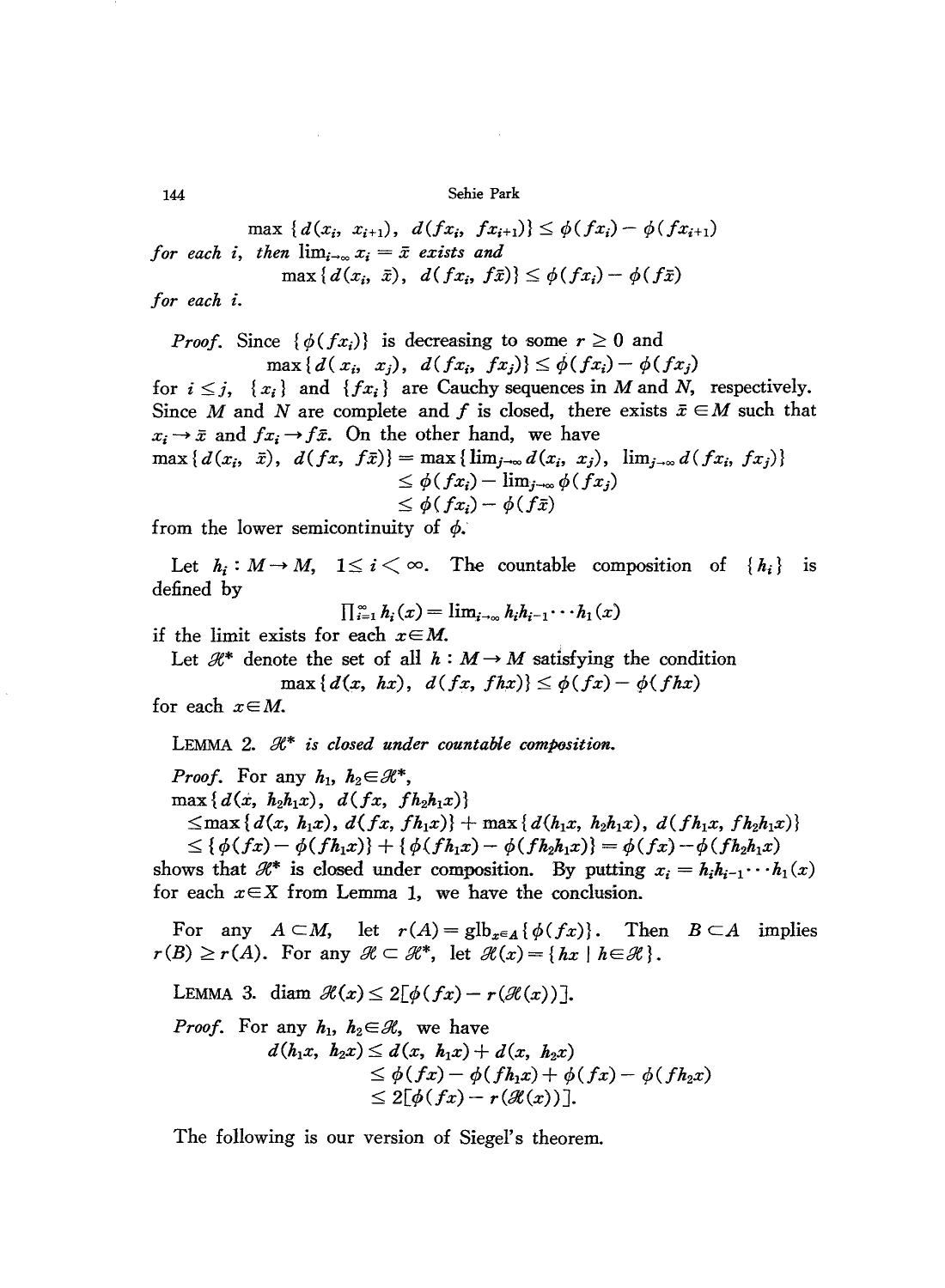THEOREM 1. Let M and N be complete metric spaces,  $f: M \rightarrow N$  be closed,  $\phi$ :  $f \mathcal{M} \rightarrow \mathbf{R}_{+}$  be a lower semicontinuous function, and  $\mathcal{H}^{*}$  denote the family of *all*  $h: M \rightarrow M$  *satisfying* 

 $\max\{(d(x, hx), d(fx, fhx)) \leq \phi(fx) - \phi(fhx)$  (\*) *for* each  $x \in X$ . Let  $\mathcal{H} \subset \mathcal{H}^*$  be closed under composition and  $x_0 \in M$ .

(a) *If !le is closed under countable composition, then there exists an*  $\bar{h} \in \mathcal{H}$  such that  $\bar{x} = \bar{h}x_0$  and  $h\bar{x} = \bar{x}$  for all  $h \in \mathcal{H}$ .

(b) If each map in  $\mathcal{H}$  is continuous, then there exist a sequence  $\{h_i\}$  in  $\mathcal{H}$ *and*

$$
\bar{x}=\lim_{i\to\infty}h_ih_{i-1}\cdots h_1(x_0)
$$

*in M such that*  $h\bar{x} = \bar{x}$  *for each*  $h \in \mathcal{H}$ .

*Proof.* Let  $\{\varepsilon_i\}$  be a positive sequence converging to 0. Choose an  $h_1 \in \mathcal{H}$ such that

$$
\phi(fh_1x_0)-r(\mathcal{H}(x_0))<\varepsilon_1/2.
$$

Set  $x_1 = h_1x_0$ . Since *H* is closed under composition,  $\mathcal{H}(x_1) \subset \mathcal{H}(x_0)$  and  $\begin{aligned} \text{diam}\,\,\mathscr{X}(x_{\text{\tiny{I}}})\!\leq\!2\left[\phi(fx_{\text{\tiny{I}}})-r(\mathscr{X}(x_{\text{\tiny{I}}}))\right]\ &\leq 2\left[\phi(fh_{\text{\tiny{I}}}x_0)-r(\mathscr{X}(x_0))\right]\!<\!\epsilon_{\text{\tiny{I}}}. \end{aligned}$ 

$$
\leq Z\left[\varphi\left(f_{n_1}x_0\right)-r\left(\mathcal{H}\left(x_0\right)\right)\right]\leq \varepsilon_1.
$$

Repeating this process, we get a sequence  $\{h_i\}$  such that

 $x_{i+1} = h_i(x_i)$ ,  $\mathcal{H}(x_{i+1}) \subset \mathcal{H}(x_i)$  and diam  $\mathcal{H}(x_i) \leq \varepsilon_i$ .

(a) Let  $\bar{h} = \prod_{i=1}^{\infty} h_i$  and  $\bar{x} = \bar{h}(x_0)$ . Since  $\bar{x} = \prod_{j=i+1}^{\infty} h_j(x_i)$ , we have  $\bar{x} \in$  $\mathcal{H}(x_i)$  for each *i*. Moreover, since  $\lim_{i \to \infty}$  diam  $\mathcal{H}(x_i) = 0$ , we have  $\bar{x} =$  $\bigcap_{i=0}^{\infty} \mathcal{H}(x_i)$ . Now it remains to check that  $h\bar{x} = \bar{x}$  for each  $h \in \mathcal{H}$ . Since  $h\bar{x} = h(\prod_{i=i+1}^{\infty} h_i(x_i)),$  we have  $h\bar{x} \in \mathcal{X}(x_i)$  for each *i*, whence  $h\bar{x} = \bar{x}.$ 

(b) Let  $\bar{x} = \lim_{i \to \infty} h_i h_{i-1} \cdots h_1(x_0) = \lim_{i \to \infty} x_i$ . Since  $\{x_i\}_{i \leq i} \subset \mathcal{H}(x_i)$  for each *i*, we have  $\bar{x} \in \mathrm{cl} \mathcal{H}(x_i)$ , the closure of  $\mathcal{H}(x_i)$ . Since diam (cl  $\mathcal{H}(x_i)$ ) = diam  $\mathcal{X}(x_i)$ , we have  $\bar{x} = \bigcap_{i=0}^{\infty} cl \mathcal{X}(x_i)$ . Now observe  $hx_i \in \mathcal{X}(x_i)$  for each *i*. Since *h* is continuous, for any  $\varepsilon > 0$  there exists  $i_0$  such that  $B_{\varepsilon}(h\bar{x}) \cap \mathcal{H}(x_1) \neq \phi, \quad i > i_0.$  Therefore, for  $i > i_0, d(h\bar{x}, \bar{x}) \leq \varepsilon + \varepsilon_i$ , and since  $\varepsilon_i \to 0$  we have  $d(h\bar{x}, \bar{x}) \leq \varepsilon$ . Since  $\varepsilon$  is arbitrary, we have  $h\bar{x} = \bar{x}$ . since  $\varepsilon_i \to 0$  we have  $d(h\bar{x}, \bar{x}) \leq \varepsilon$ . Since  $\varepsilon$  is arbitrary, we have  $h\bar{x} = \bar{x}$ .

The above proof, which is given here for the completeness, is a slight modification of that of Siegel [16J. Theorem 1 also can be deduced by the method of Br $\phi$ ndsted [3].

In view of Lemma 2 and Theorem 1, we have

COROLLARY. Let M, N, f, and *R* be the same as in Theorem 1. Then the *family*  $\mathcal{H}^*$  *has a common fixed point. Further, if*  $h \in \mathcal{H}^*$  *is continuous, then for any*  $x_0 \in M$ ,  $\bar{x} = \lim_{i \to \infty} h^i x_0$  *is a fixed point of h.* 

Kasahara][IOJ obtained an *L-space* version of the first part of Corollary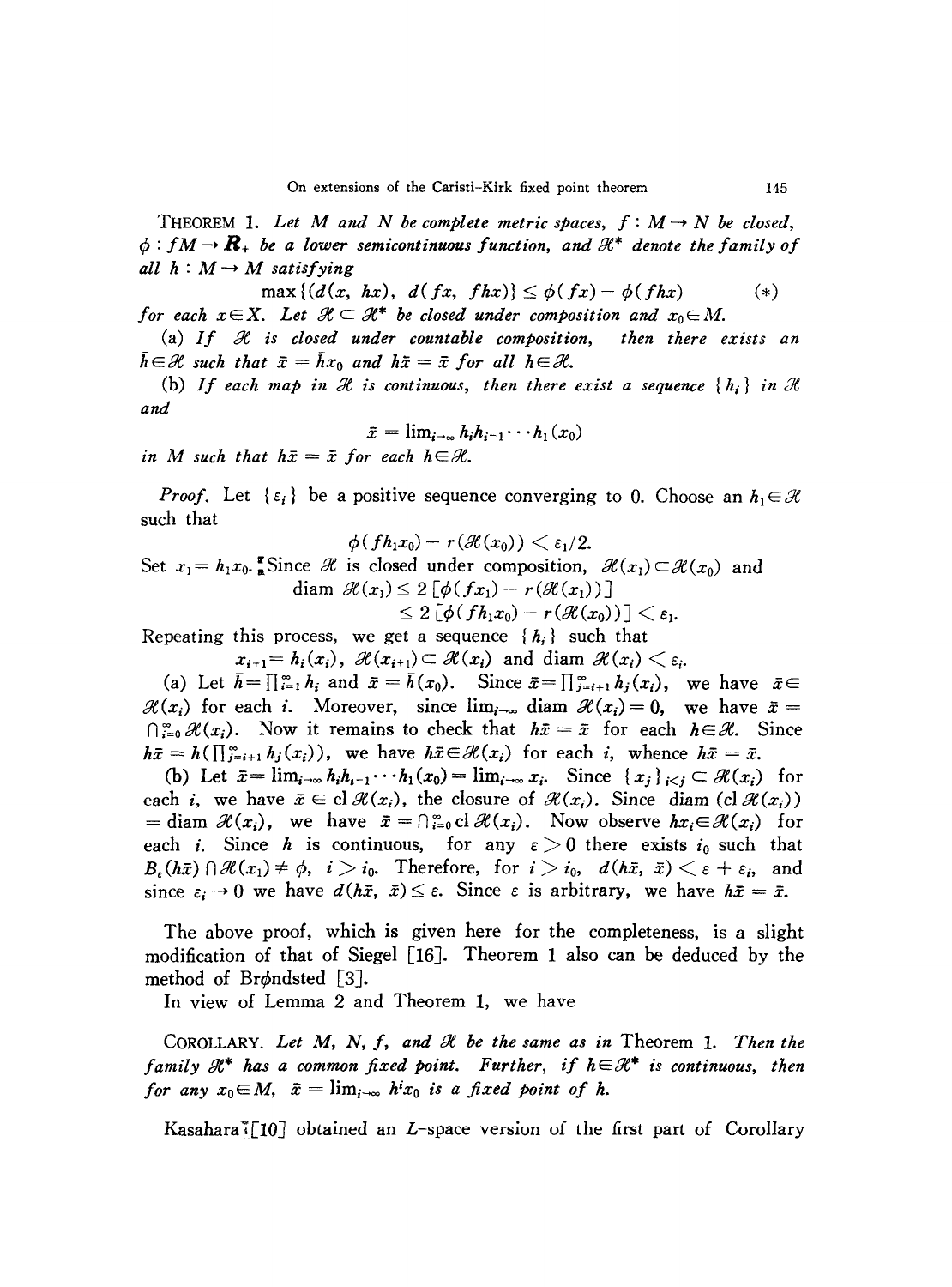$\sim$   $\sim$ 

for the case that  $M = N$  and  $f = 1_M$ .

By putting  $N = M$  and  $f = 1_M$ , Theorem 1 reduces to the following

THEOREM 2 (Siegel [16]). Let M be a complete metric space,  $\phi : M \to \mathbb{R}_+$ *be* a lower semicontinuous function, and  $\mathcal{H}^*$  denote the family of all  $h: M \rightarrow$ *M satisfying*

$$
d(x, hx) \leq \phi(x) - \phi(hx)
$$

*for* each  $x \in X$ . Let  $\mathcal{H} \subset \mathcal{H}^*$  be closed under composition and  $x_0 \in M$ . Then the *conclusions of* Theorem 1 *hold.*

However, Theorems 1 and 2 are equivalent. To see this, in Theorem 2, let us introduce the metric

 $p(x, y) = \max\{d(x, y), d(fx, fy)\}, \quad x, y \in M,$ 

on *M*. Since  $f: M \to N$  is closed with M and N complete,  $(M, \rho)$  is complete and  $\phi \circ f$  is *l.s.c.* Hence, Theorem 2 applied to  $\mathcal{H}$  on  $(M, \rho)$  yields conclusions (a) and (b) relative to  $(M, \rho)$  and, since  $d(x, y) \leq \rho(x, y)$ ,  $x, y \in M$ , the same conclusions hold in  $(M, d)$ .

## 3. **Equivalent formulations**

For a single map, Corollary of Theorem 1 can he stated as follows:

PROPOSITION 1. Let  $M$ ,  $N$ ,  $f$ , and  $\phi$  be the same as in Theorem 1. If (i) *a* map  $h : M \rightarrow M$  satisfies the condition (\*) for each  $x \in M$ , *then h has a'fixed point.*

PROPOSITION 2 (Downing-Kirk  $[6]$ ). Let M, N, f, and  $\phi$  be the same as *in* Theorem 1. *If*

(ii)  $h: M \rightarrow M$  *is a map and c is a positive constant such that*  $\max\{d(x, hx), c\,d(fx, fhx)\}\leq \phi(fx)-\phi(fhx)$ 

*for* each  $x \in M$ ,

*then h has a fixed point.*

*Proof.* By putting  $k = \max\{1, 1/c\}$ , we have

 $\max\{d(x, hx), d(fx, fhx)\}\leq k\phi(fx)-k\phi(fhx)$ 

from (ii). Since  $k\phi$  is also lower semicontinuous, Proposition 2 follows from Proposition 1.

In [6J, the authors used Proposition 2 to prove surjectivity theorems for nonlinear closed maps  $f: X \to Y$  where X and Y are Banach spaces.  $\mathcal{A}_{\mathcal{A}}$ 

Proposition 2 is actually an equivalent formulation of Proposition 1, for, by putting  $c = 1$ , (ii) implies (i).

By putting  $N = M$ ,  $f = 1_M$  (and  $c = 1$ ) in Propositions 1 and 2, we have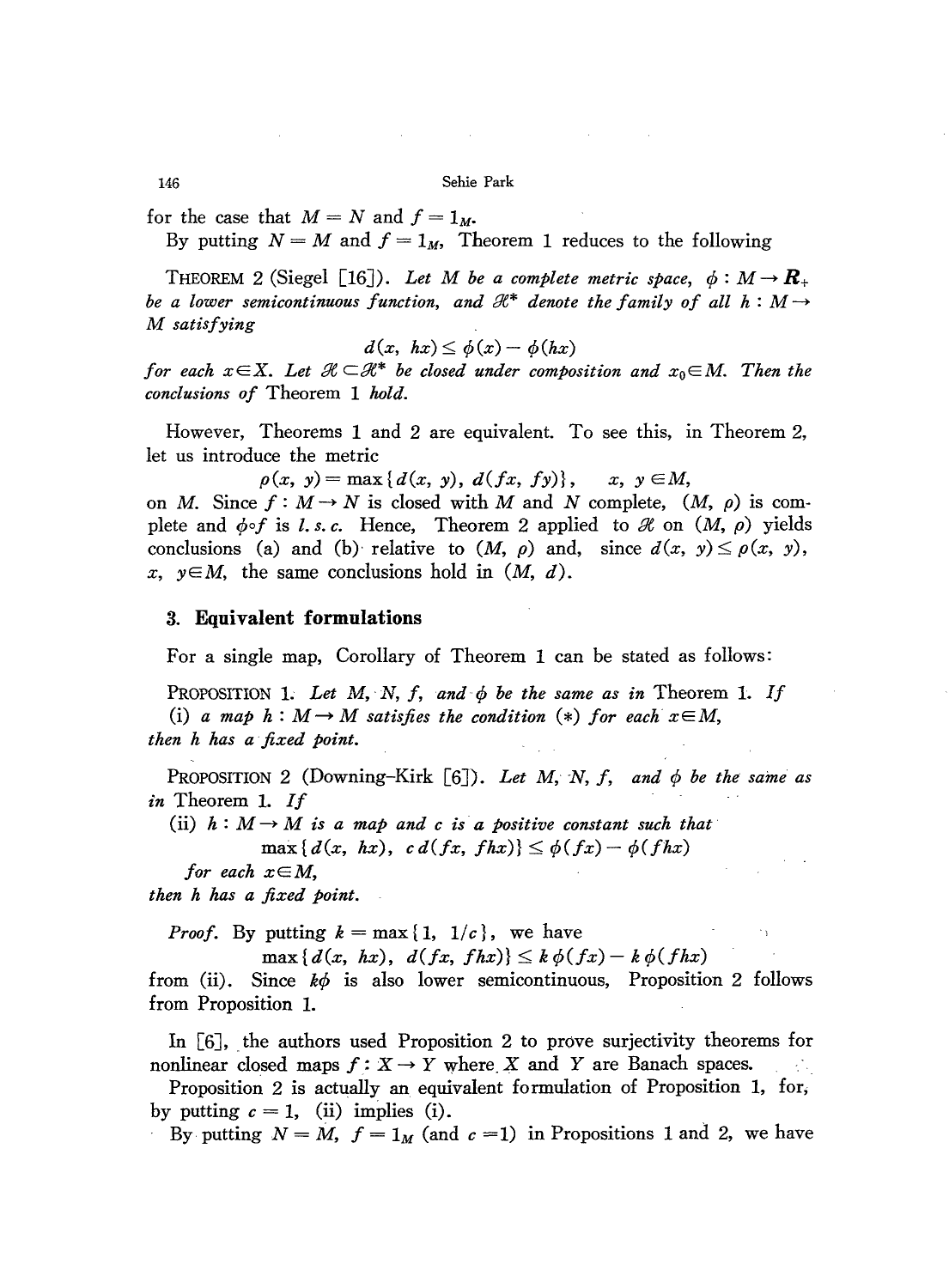PROPOSITION 3 (Caristi-Kirk [4J). *Let M be a complete metric space, h:*  $M \rightarrow M$  a map and  $\phi : M \rightarrow \mathbb{R}_+$  a lower semicontinuous function. If  $d(x, hx) \leq \phi(x) - \phi(hx)$ 

*for* each  $x \in X$ , then *h has a fixed point.* 

Proposition 3 is useful to locate fixed points of selfmaps *h* such that there exist  $u \in M$  and  $\alpha \in [0, 1)$  satisfying

$$
d(hx, h^2x) \leq \alpha \, d(x, hx)
$$

for each *x* in  $cl{h<sup>n</sup>u}$  and *h* is continuous on  $cl{h<sup>n</sup>u}$  (Park [13]). Among such type of maps is one satisfying the condition

 $d(hy, hy) \leq \alpha \max\{d(x, y), d(x, hx), d(y, hy), [d(x, hy) + d(y, hx)]/2\}$ for  $x, y \in M$ .

As for Theorems 1 and 2, note that Propositions 1 and 3 are equivalent.

We give another equivalent form of the Downing-Kirk theorem.

PROPOSITION 4. Let  $M$ ,  $N$ ,  $f$ , and  $\phi$  be the same as in Theorem 1. If (iii) *there exists* a map  $g : M \to N$  and a *choice* function  $\bar{g}$  of  $\{f^{-1}gx \mid$  $x \in M$ } *such that*  $gM \subset fM$  *and* 

 $\max\{d(x, \bar{g}x), d(fx, \bar{g}x)\}\leq \phi(fx)-\phi(gx)$ 

*for each xEM,*

*then there exists*  $\bar{x} \in M$  *such that*  $f\bar{x} = g\bar{x}$  *and*  $\bar{g}\bar{x} = \bar{x}$ .

*Proof.* By Proposititon 1, there exists  $\bar{x} \in M$  such that  $\bar{g}\bar{x} = \bar{x}$ . Since  $\bar{x} = \bar{g}\bar{x} \in f^{-1}g\bar{x}$ , we have  $f\bar{x} = g\bar{x}$ .

In Proposition 4, since  $g=f\bar{g}$ , the condition (iii) reduces to (i). Hence, Proposition 4 is equivalent to Proposition 1.

We can prove Proposition 4 by the method of the proof of the main result of  $[6]$ , which is based on the idea of Br $\phi$ ndsted  $[2]$ .

The function  $\phi: M \to \mathbb{R}_+$  in the Caristi-Kirk theorem and in other results in this paper can be replaced by  $\phi: M \rightarrow \mathbb{R}$  bounded from below. However, the condition "bounded from below" can not be dispensable. For example, if we put  $M = N = \mathbf{R}$ ,  $f = 1_R$ ,  $\bar{g}x = x-1$ ,  $\phi = 1_R$  in Proposition 4, then  $\bar{g}$  has no fixed point. Also the condition  $gM \subset fM$  in Proposition 4 can not be dispensable. For example, if we put  $M = N = \mathbf{R}_+$ ,  $fx = x+1$ ,  $g=1_{R_+}, \phi=1_{R_+}$  in Proposition 4, then f and g have no coincidence.

By putting  $N = M$  and  $f = 1_M$ , Proposition 4 reduces to the Caristi-Kirk theorem. Further, by putting  $N = M$  and  $g = 1_M$ , Proposition 4 reduces to

COROLLARY 1. Let M be a complete metric space,  $f: M \rightarrow M$  a closed sur*jection,* and  $\phi: M \to \mathbb{R}_+$  a lower semicontinuous function. If for any  $x \in X$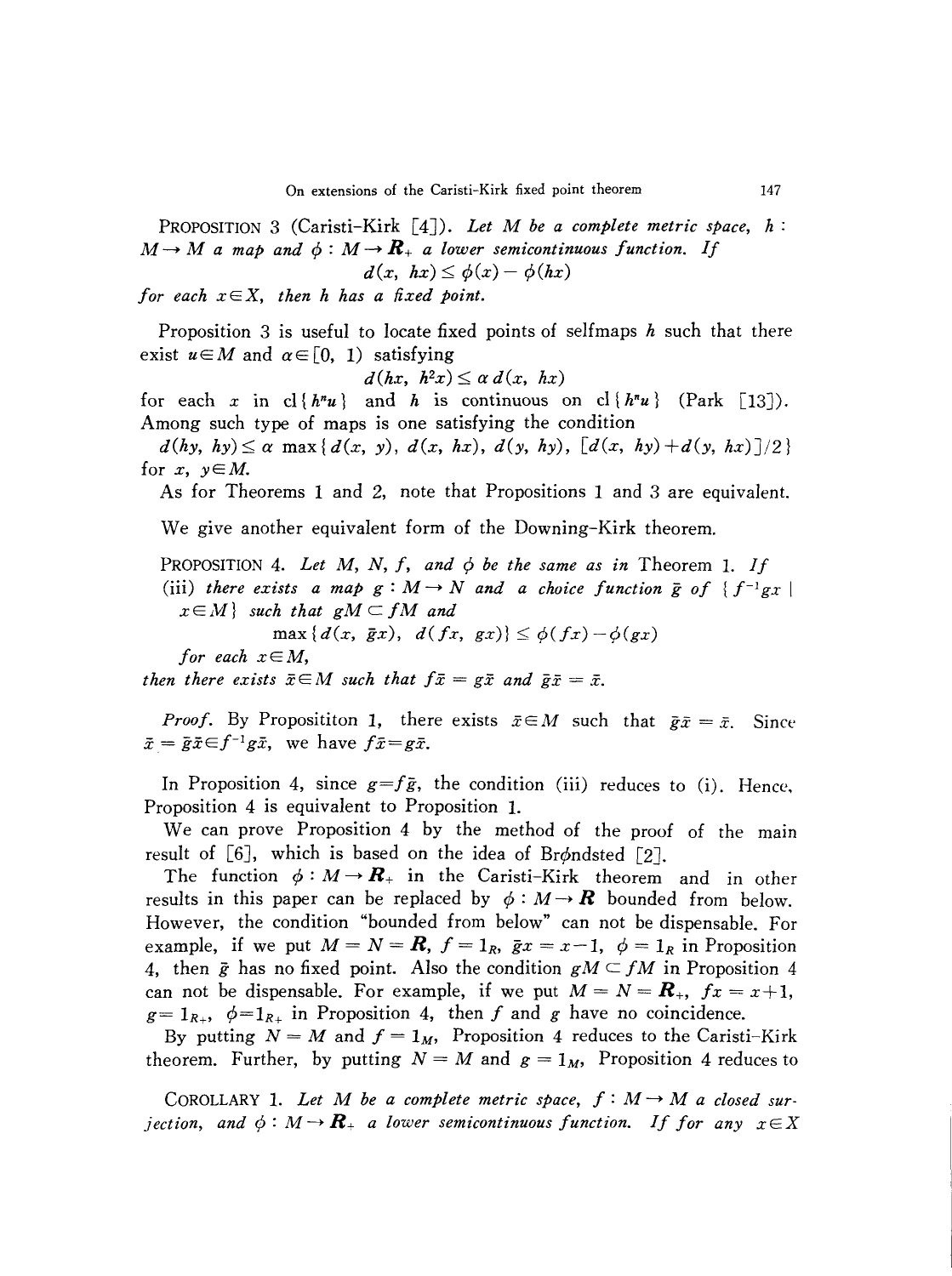*there exists*  $y \in f^{-1}x$  *such that* 

 $max{d(x, y), d(x, fx)} \leq \phi(fx) - \phi(x),$ 

*then f has a fixed point.*

From Corollary 1, we have

COROLLARY 2. Let M be a complete metric space,  $f: M \rightarrow M$  a closed sur*jection,* and  $\phi : M \to \mathbb{R}_+$  a lower semicontinuous function. If for any  $y \in M$ ,  $\max\{d(y, fy), d(fy, f^2y)\}\leq \phi(f^2y)-\phi(fy)$ 

*holds, then f has a fixed point.*

The following is also equivalent to Proposition 1.

PROPOSITION 5. Let M and N be complete metric spaces,  $f : M \rightarrow N$  a closed *map, and*  $\phi : fM \to \mathbb{R}$  *a lower semicontinuous function bounded from below. Then there exists a point*  $p \in X$  *such that* 

 $\phi(fp) - \phi(fx) \leq \max\{d(p, x), d(fp, fx)\}\$ 

*for* each  $x \in M$  *other than*  $p$ .

, This was given in [15]. From Proposition 5, we obtain

PROPOSITION 6 (Ekeland [7J, [8J). *Every lower semicontinuous function 9 from a complete metric space M into R+ has ad-point p in M, that is, we have*

$$
\phi(p)-\phi(x)
$$

*for every other point x in* M.

Proposition 6 is equivalent to the Caristi–Kirk Theorem (see  $\lceil 1 \rceil$ ).

In view of Proposition 6, we give another equivalent formulations of the Caristi-Kirk theorem.

PROPOSITION 7. *Let* X *be a set,* M *a complete metric space, and f, g:* X  $\rightarrow$  M *maps such that* 

*(1) f is surjective, and*

(2) there exists a lower semicontinuous function  $\phi : M \to \mathbb{R}_+$  satisfying  $d(fx, gx) \leq \phi(fx) - \phi(gx)$ 

*for* each  $x \in X$ . *Then f and g have a coincidence.*

*Proof.* By Proposition 6,  $\phi$  has a d-point  $\rho \in M$ . Let  $x \in f^{-1}p$ . Suppose  $fx \neq gx$ . Since  $p = fx$  and  $gx \in M$  we have

 $\phi(fx) - \phi(gx) \leq d(fx, gx),$ 

which contradicts (2).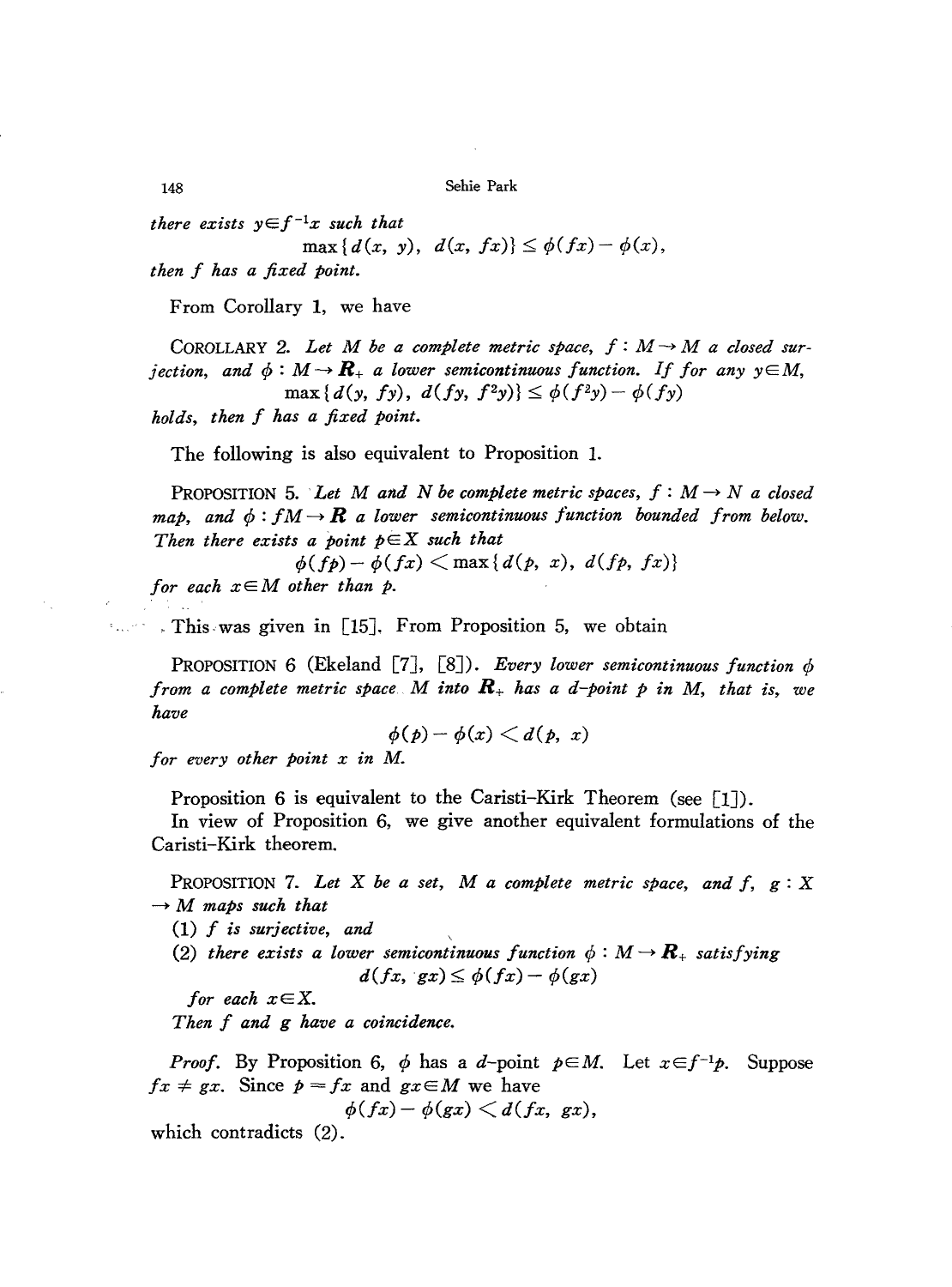By putting  $X = M$  and  $f = 1_M$ , Proposition 7 reduces to the Caristi-Kirk theorem.

The condition (2) can be replaced by various contractive type conditions without affecting the conclusion. In fact, Goebel [9] used the condition

 $(2)'$   $d(gx, gy) \leq \alpha d(fx, fy), \alpha \in [0, 1),$ 

and gave an application to the unique existence of solution of differential equation of the form  $x' = f(t, x)$ . Park [14] extended this fact by using the Meir-Keeler type contractive condition:

(2)'' for a given 
$$
\varepsilon > 0
$$
 there exists a  $\delta(\varepsilon) > 0$  such that for  $x, y \in X$ ,  $\varepsilon \leq d(fx, fy) < \varepsilon + \delta$  implies  $d(gx, gy) < \varepsilon$ , and  $fx = fy$  implies  $gx = gy$ .

From Proposition 7, we obtain a Downing-Kirk type result as follows:

PROPOSITION 8. Let M and N be metric spaces and  $h : M \rightarrow M$  a map. Sup*pose there exist a map*  $f: M \rightarrow N$ , *a lower semicontinuous function*  $\phi: fM \rightarrow$  $R_+$ , and a constant  $c > 0$ , such that  $fM$  is complete and for each  $x \in M$ ,

$$
\max\{d(x, hx), c\,d(fx, fhx)\}\leq \phi(fx)-\phi(fhx).
$$

*Then h has a fixed point.*

*Proof.* Since  $(1/c)$  is lower semicontinuous, putting  $fh = g$  and  $(1/c)$  $=\phi'$ , we have

$$
d(fx, gx) \leq \phi'(fx) - \phi'(gx).
$$

Therefore, by Proposition 7, *f* and *fh* have a coincidence  $\tilde{x} \in X$ . Since  $d(\bar{x}, h\bar{x}) \leq \phi(f\bar{x}) - \phi(f\bar{h}\bar{x}),$ 

we have  $\bar{x} = h\bar{x}$ .

Note that, by putting  $X = M$ ,  $f = 1_M$ , and  $c = 1$ , Proposition 8 reduces to Proposition 3.

Moreover, by putting  $X = M$  and  $g = 1_M$ , Proposition 8 reduces to

PROPOSITION 9. Let M be a complete metric space and  $f : M \rightarrow M$  be a sur*jection.* If there exists a lower semicontinuous function  $\phi : M \rightarrow \mathbf{R}_{+}$  satisfying  $d(x, fx) \leq \phi(fx) - \phi(x)$ 

*for*  $x \in M$ , then *f* has a fixed point.

Proposition 9 may be used to show the existence of fixed point of certain maps  $f$  satisfying

 $d(x, fx) \leq \alpha d(fx, f^2x), \ \alpha \in [0, 1)$ 

for each  $x \in M$ , since we can put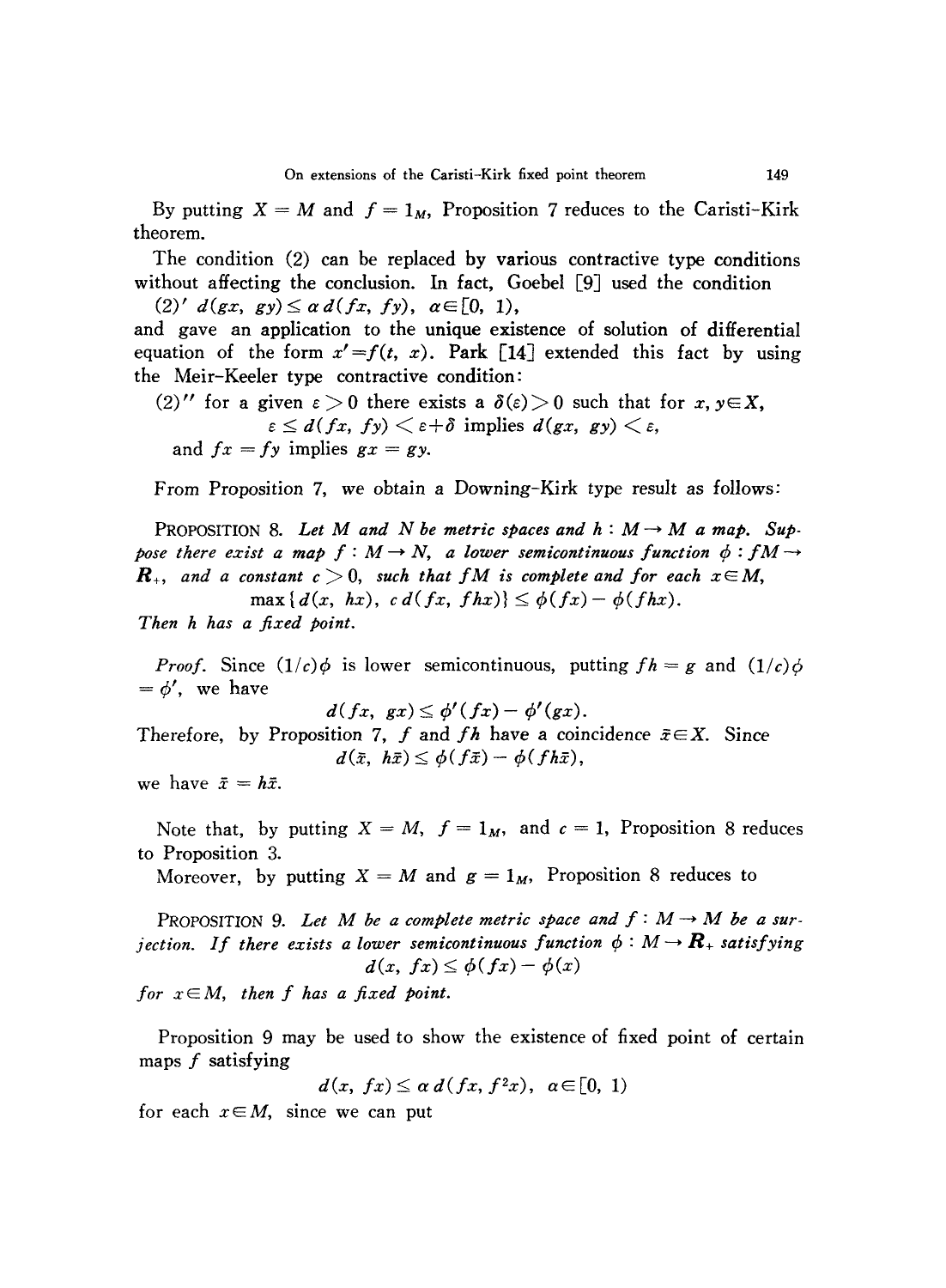$$
\phi(x) = \frac{\alpha}{1-\alpha}d(x, \; fx).
$$

Among such type are maps  $f$  satisfying

 $d(x, y) \le \alpha \max\{d(fx, fy), d(x, fx), d(y, fy), [d(x, fy)+d(y, fx)]/2\}$ for x,  $y \in M$ .

Note also that in Proposition 9, choosing  $y \in f^{-1}x$ , we have

$$
d(y, fy) \leq \phi(y) - \phi(fy)
$$

for each  $y \in M$ . This shows that the Caristi-Kirk theorem follows from Proposition 9.

Finally, from Proposition 7 we have

COROLLARY. Let F be a selfmap of a Banach space B,  $\alpha$ ,  $\beta$  numbers,  $|\alpha|$  $\neq |\beta|$ , and  $F_{\alpha,\beta} = \alpha 1_B + \beta F$ . If  $F_{\alpha,\beta}(B) \subset F_{\beta,\alpha}(B)$ ,  $F_{\beta,\alpha}(B)$  is closed in B, and if there exists a lower semicontinuous function  $\phi : B \to \mathbb{R}_+$  satisfying  $||F_{\alpha,\beta}(x)-F_{\beta,\alpha}(x)|| \leq \phi(F_{\beta,\alpha}(x)) - \phi(F_{\alpha,\beta}(x))$ for any  $x \in B$ , then F has exactly one fixed point.

*Proof.* From Proposition 7  $F_{\alpha,\beta}$  and  $F_{\beta,\alpha}$  have a coincidence  $x \in B$ . It is clear that  $x$  is the unique fixed point of  $F$ .

Note that Goebel [9] showed the same result using the condition

 $||F_{\alpha,\beta}(x)-F_{\alpha,\beta}(y)|| \leq k ||F_{\beta,\alpha}(x)-F_{\beta,\alpha}(y)||, \ \ 0 \leq k < 1,$ 

for x,  $y \in B$ , instead of the inequality in the above Corollary. In [14], this result was extended to the Meir-Keeler type condition similar to (2)''.

# References

- 1. H. Brézis and F. E. Browder, A general principle on ordered sets in nonlinear functional analysis, Advances in Math. 21 (1976), 355-364.
- 2. A. Brøndsted, Fixed points and partial orders, Proc. Amer. Math. Soc. 60 (1976), 365-366.
- 3. \_\_\_\_\_, Common fixed points and partial orders, Proc. Amer. Math. Soc. 77  $(1979), 365 - 368.$
- 4. J. Caristi, Fixed point theorems for mappings satisfying inwardness conditions Trans. Amer. Math. Soc. 215 (1976), 241-251.
- Fixed point theory and inwardness conditions, Applied Nonlinear Analysis,  $5.$ Academic Press, 1979, 479-483.
- 6. D. Downing and W. A. Kirk, A generalization of Caristi's theorem with applications to nonlinear mapping theory, Pacific J. Math. 69 (1977), 339-345.
- 7. I. Ekeland, Sur les problemes variationnels, C. R. Acad. Sci. Paris, 275 (1972), 1057-1059.

150